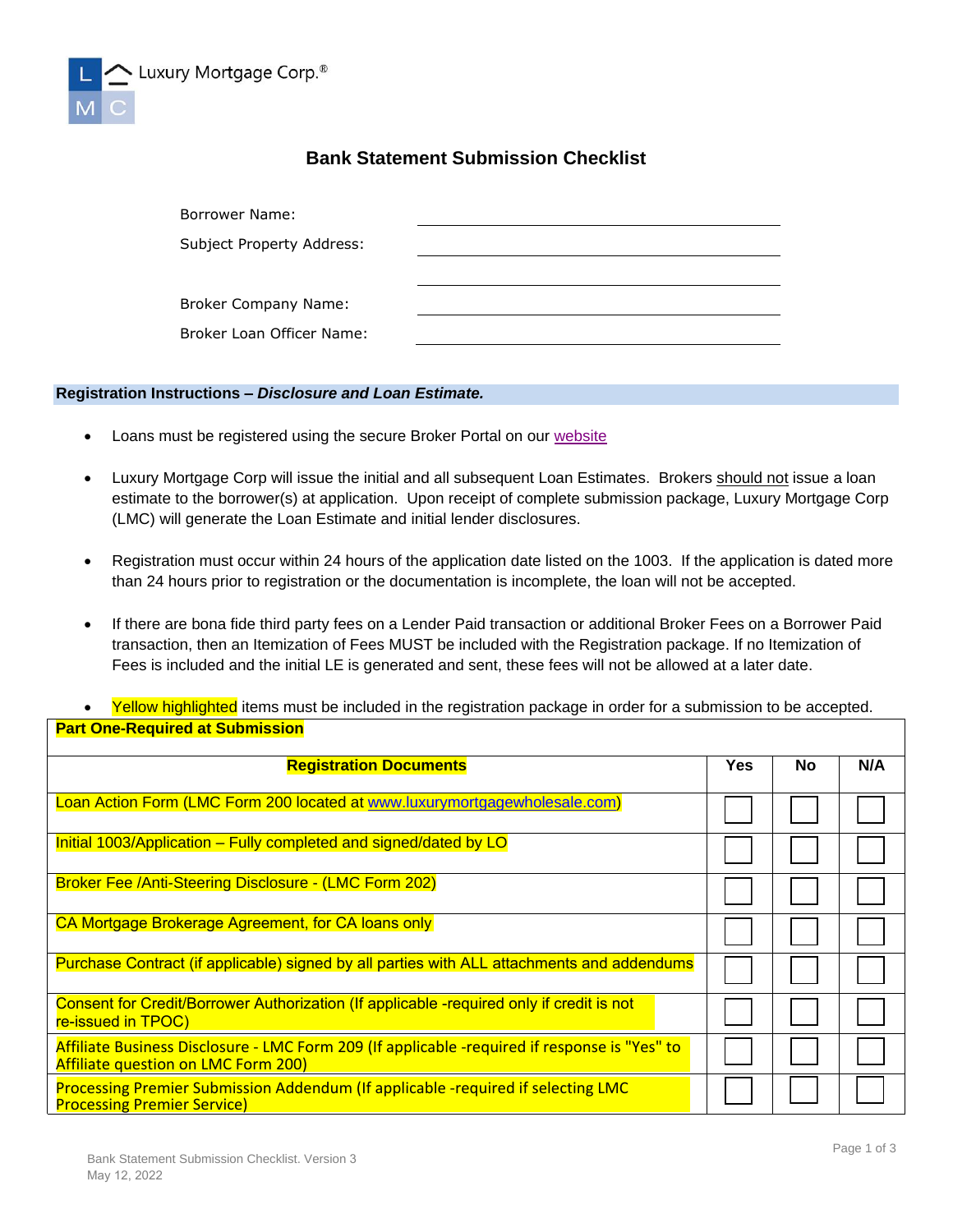| <b>Part Two-Mandatory Income Documents-Provide at Submission</b>                                                                                                                                                     |            |           |     |
|----------------------------------------------------------------------------------------------------------------------------------------------------------------------------------------------------------------------|------------|-----------|-----|
| <b>Simple Access Bank Statement</b>                                                                                                                                                                                  |            | <b>No</b> | N/A |
| Most recent 12 or 24 months of either personal or business account statements for accounts<br>to be utilized for qualifying.                                                                                         |            |           |     |
| If utilizing personal accounts to qualify (not co-mingled), three months business statements                                                                                                                         |            |           |     |
|                                                                                                                                                                                                                      |            |           |     |
| <b>Bank Statement income worksheet</b>                                                                                                                                                                               |            |           |     |
| Documentation Supporting Expense Ratio (CPA Letter or CPA P&L) if utilized                                                                                                                                           |            |           |     |
| Part Three-Additional Applicable Documentation Required-Send at Processing                                                                                                                                           |            |           |     |
| <b>Income</b>                                                                                                                                                                                                        | <b>Yes</b> | <b>No</b> | N/A |
| CPA letter confirming business name, ownership percentage, and length of self-employment                                                                                                                             |            |           |     |
| Documentation as required by Full Documentation product for any supplemental income from<br>either the borrower or any co-borrowers on the file. A borrower's spouse does not need to                                |            |           |     |
| provide tax returns assuming their income may be validated by other sources.                                                                                                                                         |            |           |     |
| <b>Assets</b>                                                                                                                                                                                                        | <b>Yes</b> | <b>No</b> | N/A |
| Most recent two months' asset statements for funds to be utilized for funds to close and post-<br>closing reserves required by guidelines                                                                            |            |           |     |
| Source any large deposits                                                                                                                                                                                            |            |           |     |
| CPA Letter if using business funds                                                                                                                                                                                   |            |           |     |
| Gift letter & Gift Documentation                                                                                                                                                                                     |            |           |     |
| <b>Credit</b>                                                                                                                                                                                                        |            |           |     |
| Copy of a current photo ID for all borrowers                                                                                                                                                                         |            |           |     |
| Green card and/or visa (if applicable)                                                                                                                                                                               |            |           |     |
| Most recent 12 consecutive cancelled rent checks (front and back) and copy of lease OR<br>verification of rent from professional management company. (If the borrower is renting their<br>current primary residence) |            |           |     |
| Copies of the most recent mortgage statement, property tax bill, homeowner's insurance,<br>and/or homeowner's associations dues statement for all properties owned                                                   |            |           |     |
| Letter of explanation for all credit inquiries and any other addresses reporting on the credit<br>report                                                                                                             |            |           |     |